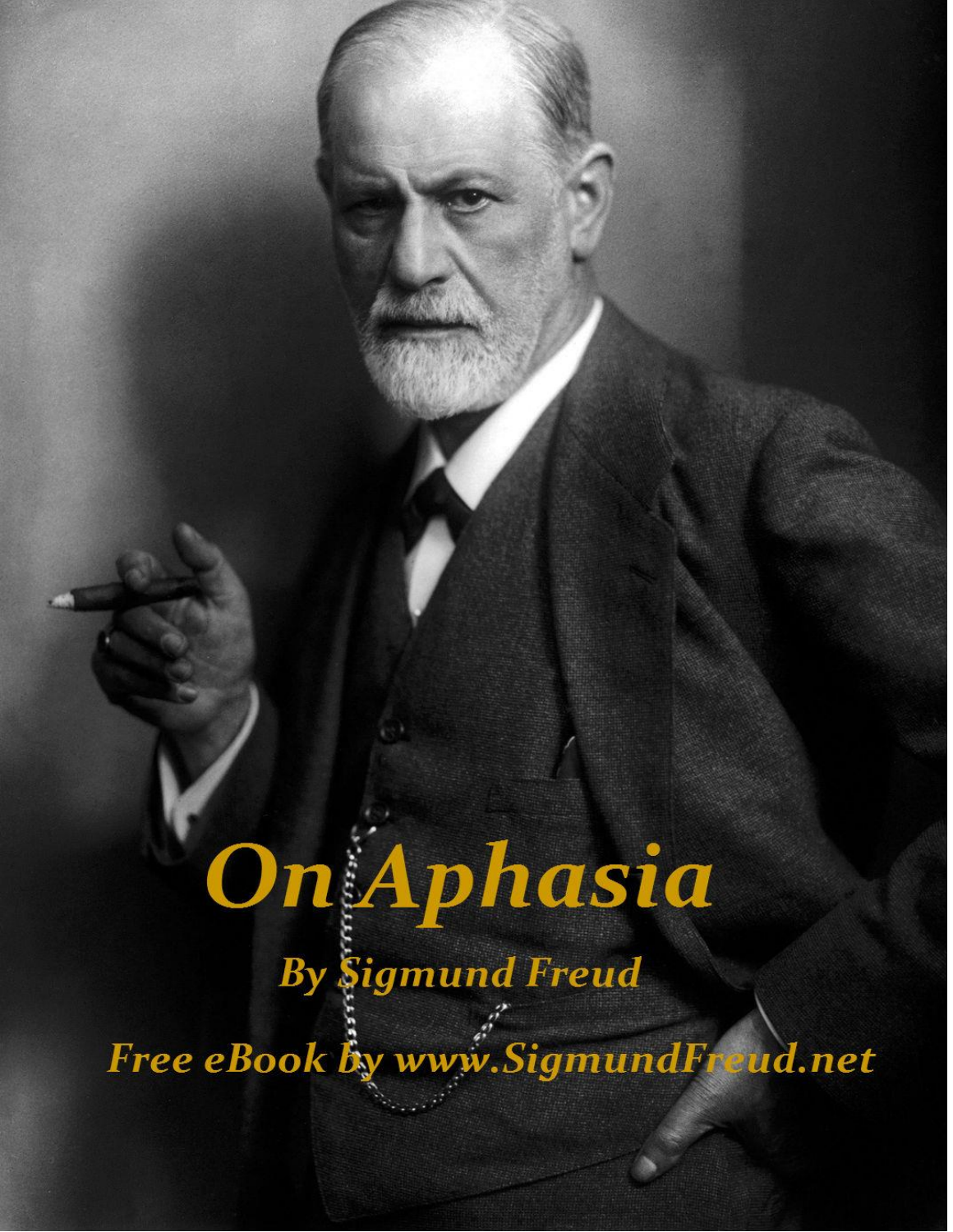# Table of Contents

| A case of successful treatment by hypnotism with some remarks on the origin of hysterical symptoms through "counter       |
|---------------------------------------------------------------------------------------------------------------------------|
|                                                                                                                           |
|                                                                                                                           |
|                                                                                                                           |
|                                                                                                                           |
|                                                                                                                           |
| The neuro-psychoses of defense: an attempt at a psychological theory of acquired hysteria, of many phobias and obsessions |
|                                                                                                                           |

### <span id="page-1-0"></span>Introduction

After a firm basis for the understanding of cerebral disturbances of speech had been established by the discovery and definite localization of a motor and a sensory aphasia (Broca and Wernicke), the authorities set about tracing the more subtle symptoms of aphasia as well to factors of localization. In this way they arrived at the hypothesis of a conduction aphasia, with subcortical and transcortical, and motor and sensory forms. This critical study is directed against this view of speech disorders and it seeks to introduce for their explanation functional factors in place of the topographical ones. The forms described as subcortical and transcortical are not to be explained by a particular localization of the lesion but by conditions of reduced capacity for conduction in the apparatus of speech. In fact there are no aphasias caused by subcortical lesion. The justification for distinguishing a central aphasia from a conduction aphasia is also disputed. The speech area of the cortex is seen rather as a continuous region of the cortex inserted between the motor fields of the cortex and those of the optic and auditory nerves--a region within which all communication and association subserving speech function takes place. The so-called speech-centres revealed by the pathology of the brain correspond merely to the corners of this field of speech; they are not distinguished functionally from the interior regions; it is only on account of their position in relation to the contiguous cortical centers that they produce more obvious signs when they become disordered.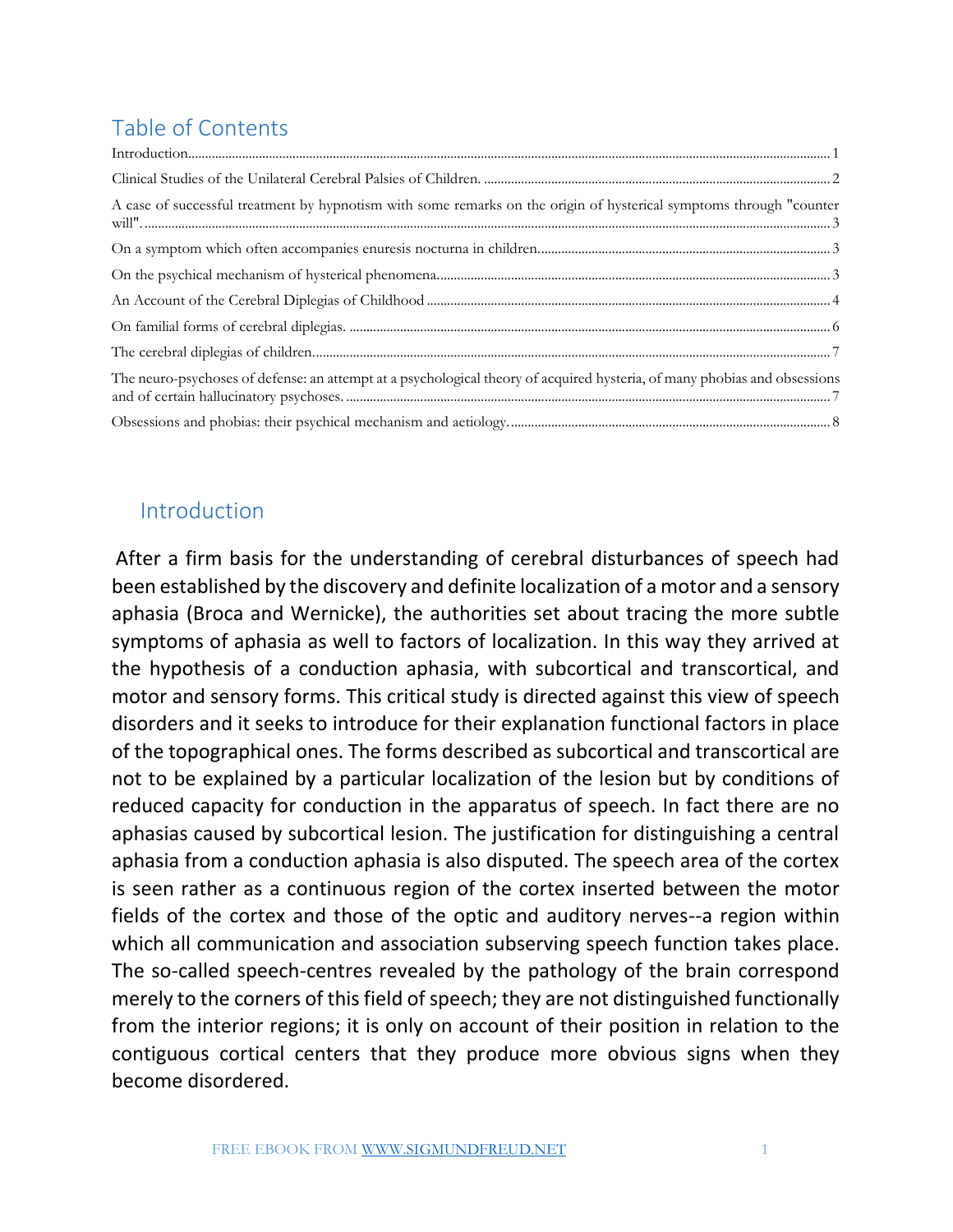The nature of the subject treated here called at many points for a closer investigation of the delimitation between the physiological and the psychological approach. Meynert's and Wernicke's views on the localization of ideas in nervous elements have had to be rejected and Meynert's account of a representation of the body in the cerebral cortex has required revision. Two facts of cerebral anatomy, namely (1) that the masses of fibres entering the spinal cord are constantly diminished on passing upwards, owing to the interposition of grey matter, and (2) that there are no direct paths from the periphery of the body to the cortex - these two facts lead to the conclusion that a really complete representation of the body is present only in the grey matter of the cord (as aprojection'), whereas in the cortex the periphery of the body is only represented in less detail through selected fibres arranged according to function.

#### <span id="page-2-0"></span>Clinical Studies of the Unilateral Cerebral Palsies of Children.

(In collaboration with Dr. O. Rie.) (No. III of Beiträge zur Kinderheilkunde edited by Dr. M. Kassowitz.)

A monograph describing this affection, based on studies of material in the First Public Institute for Children's Diseases in Vienna, directed by Kassowitz. In ten sections it deals with (1) the history and literature of the cerebral palsies of children;(2) 35 observations of the authors' own, which are then summarized in tabular form and described individually; (3) the analysis of the individual symptoms of the clinical picture; (4) the pathological anatomy; (5) the relations of cerebral palsy to epilepsy and, (6) to infantile poliomyelitis; (7) differential diagnosis and (8) therapy. Achoreatic paresis' is described by the authors for the first time; it is distinguished by peculiar characteristics in its onset and course, and in it the unilateral paresis is from the beginning represented by hemichorea. There is further an account of the findings of an autopsy (lobar sclerosis as a result of an embolism of the middle cerebral artery) on a woman patient described in the Iconographie de la Saltpêtrière. Emphasis is laid on the close relations between epilepsy and the cerebral palsies of children, in consequence of which some cases of apparent epilepsy might deserve to be described ascerebral palsy without palsy'. In connection with the much discussed question as to the existence of a polioencephalitis acuta, which is supposed to constitute the anatomical basis of unilateral cerebral palsy and to offer a complete analogy with poliomyelitis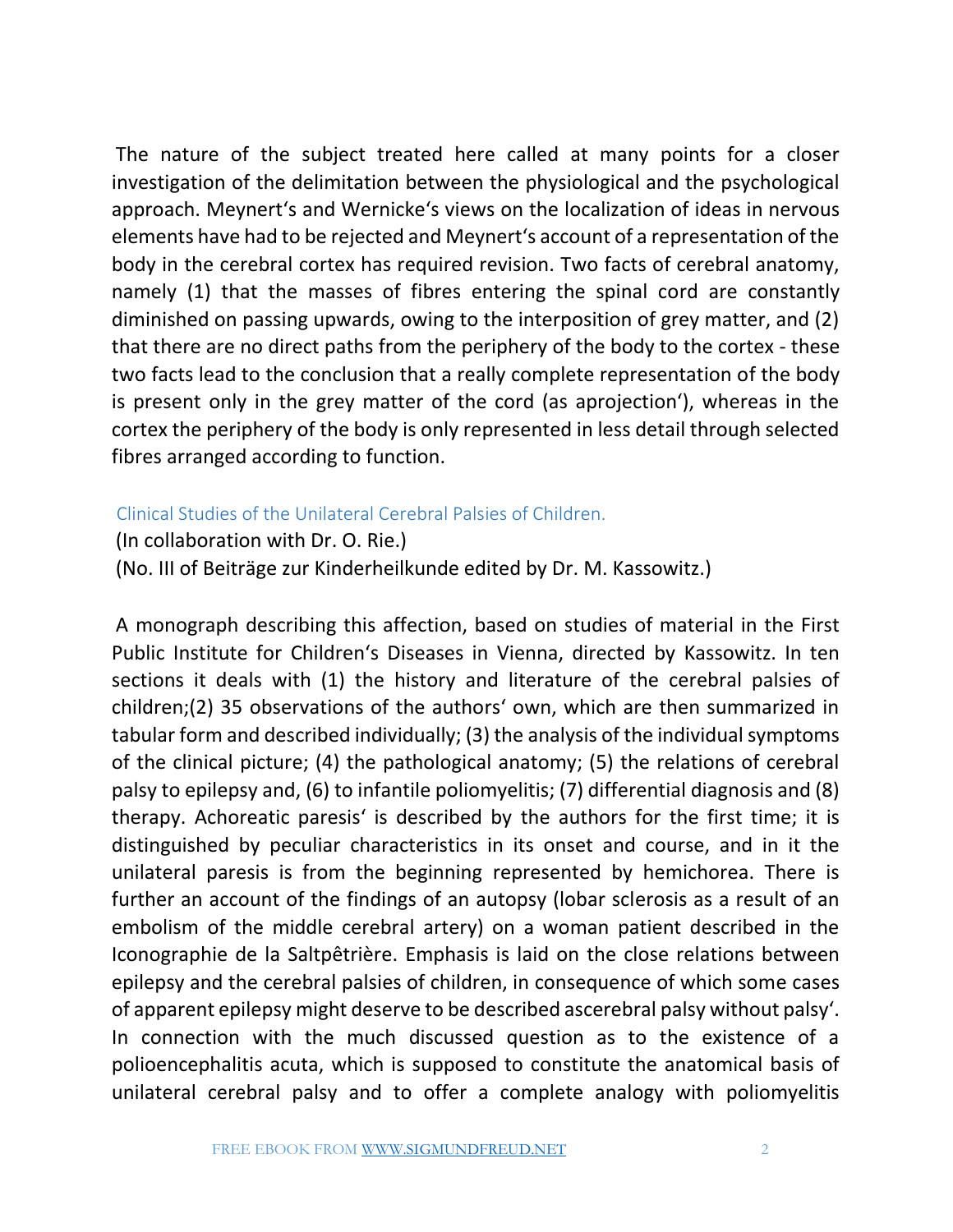infantilis, the authors argue against this hypothesis of Strümpell's; but they hold firmly to the expectation that a modified view of poliomyelitis acuta infantilis will allow of its being equated with cerebral palsy on another basis. In the therapeutic section are collected the hitherto published reports on the intervention by brain surgeons directed to the cure of genuine or traumatic epilepsy.

<span id="page-3-0"></span>A case of successful treatment by hypnotism with some remarks on the origin of hysterical symptoms through "counter will".

A young woman after the birth of her first child was compelled to give up breastfeeding it owing to a complex of hysterical symptoms (loss of appetite, sleeplessness, pains in her breasts, failure of milk-secretion, agitation). When, after the birth of a second child, these obstacles recurred, deep hypnosis on two occasions, accompanied by countersuggestions, succeeded in removing the obstacles, so that the patient became an excellent nursing mother. The same result was brought about a year later in similar circumstances after two more hypnoses. Some remarks are appended on the fact that it is possible in hysterical patients for distressing antithetic or anxious ideas to be realized which normal people are able to inhibit; several observations of tic are traced back to this mechanism of counterwill.

An obituary of the master of neuropathology who died in 1893 and among whose pupils the present writer numbers himself.

#### <span id="page-3-1"></span>On a symptom which often accompanies enuresis nocturna in children.

In perhaps half the cases of children suffering from enuresis we find a hypertonia of the lower extremities the significance and implications of which are unexplained.

#### <span id="page-3-2"></span>On the psychical mechanism of hysterical phenomena.

(Preliminary communication in collaboration with Dr. J. Breuer.)

The mechanism to which Charcot traced back hystero-traumatic paralyses, and the assumption of which enabled him to provoke them deliberately in hypnotized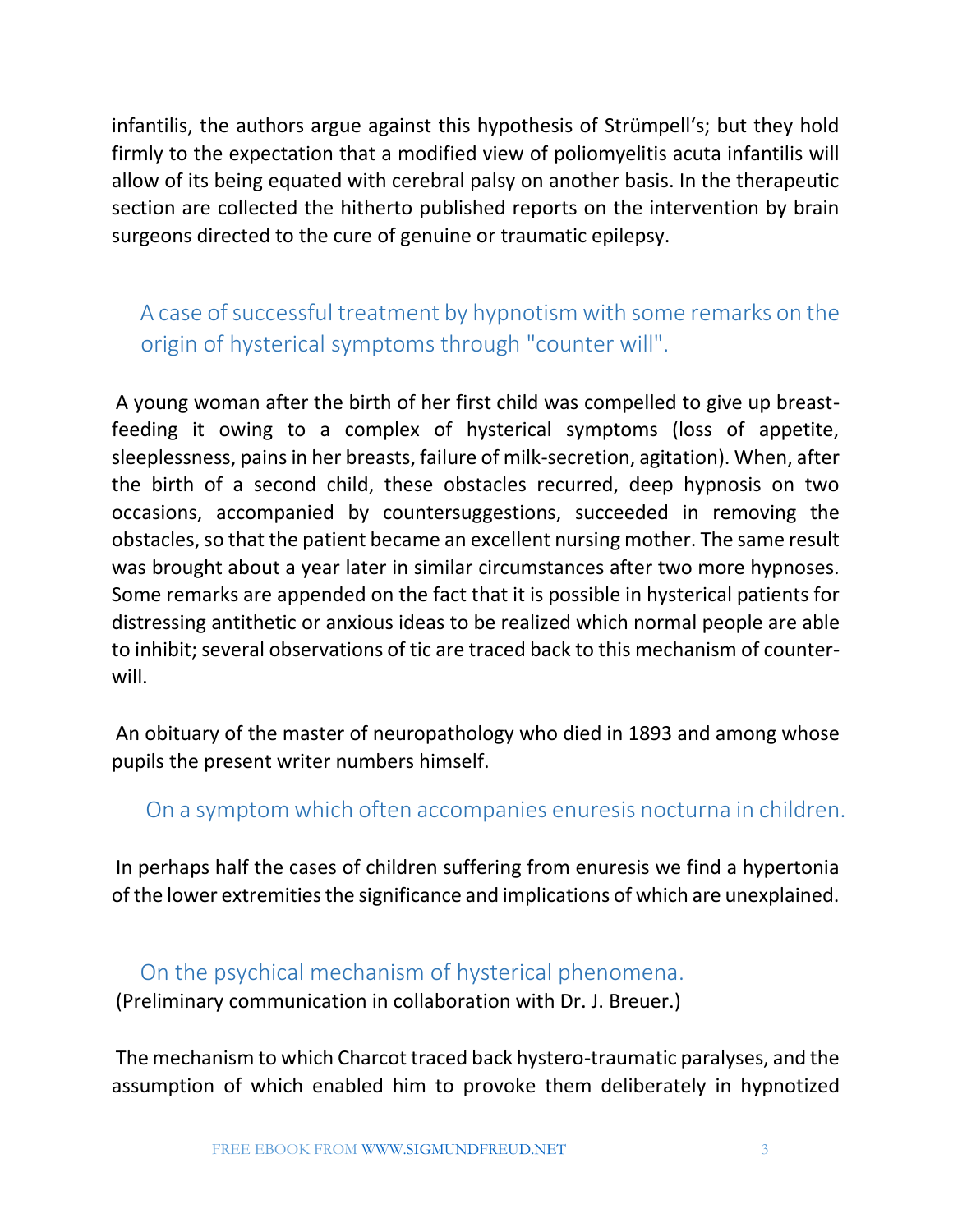hysterical patients, can also be made responsible for numerous symptoms of what is described as non-traumatic hysteria. If we put the hysteric under hypnosis and lead his thoughts back to the time at which the symptom in question first appeared, a memory of a psychical trauma (or series of traumas) belonging to that time awakens in him with hallucinatory vividness, the symptom having persisted as a mnemic symbol of the trauma. Thus hysterics suffer mainly from reminiscences. If the traumatic scene which has been arrived at in this way is reproduced vividly, accompanied by a generation of affect, the symptom which has hitherto been obstinately maintained disappears. We must therefore suppose that the forgotten memory has been acting like a foreign body in the mind, with the removal of which the irritating phenomena cease. This discovery, first made by Breuer in 1881, can be made the basis of a therapy of hysterical phenomena which deserves to be described ascathartic.

The memories which are revealed aspathogenic, as the roots of hysterical symptoms, are regularlyunconscious to the patient. It seems that by thus remaining unconscious they escape the wearing-away process to which psychical material is normally subject. A wearing-away of this sort is brought about by the method ofabreaction. Pathogenic memories avoid being dealt with by abreaction either because the experiences concerned have occurred in special psychical states to which hysterical persons are inherently inclined, or because those experiences have been accompanied by an affect which brings about a special psychical state in hysterical persons. A tendency to asplitting of consciousness' is accordingly the basic psychical phenomenon in cases of hysteria.

<span id="page-4-0"></span>An Account of the Cerebral Diplegias of Childhood (in Connection with Little's Disease.) (No. III, New Series, of Beiträge zur Kinderheilkunde edited by Dr. M. Kassowitz.)

A supplement to the Clinical Study of the Unilateral Cerebral Palsies of Children summarized under XX above.The history, pathological anatomy and physiology of the affection are treated here in the same order as in the earlier monograph, and the relevant clinical pictures are illustrated by 53 observations made by the author himself. It was, however, necessary in addition to take into account the range of forms that must be described ascerebral diplegias and to point out their clinical similarity. In face of the differences of opinion that prevail in the literature of these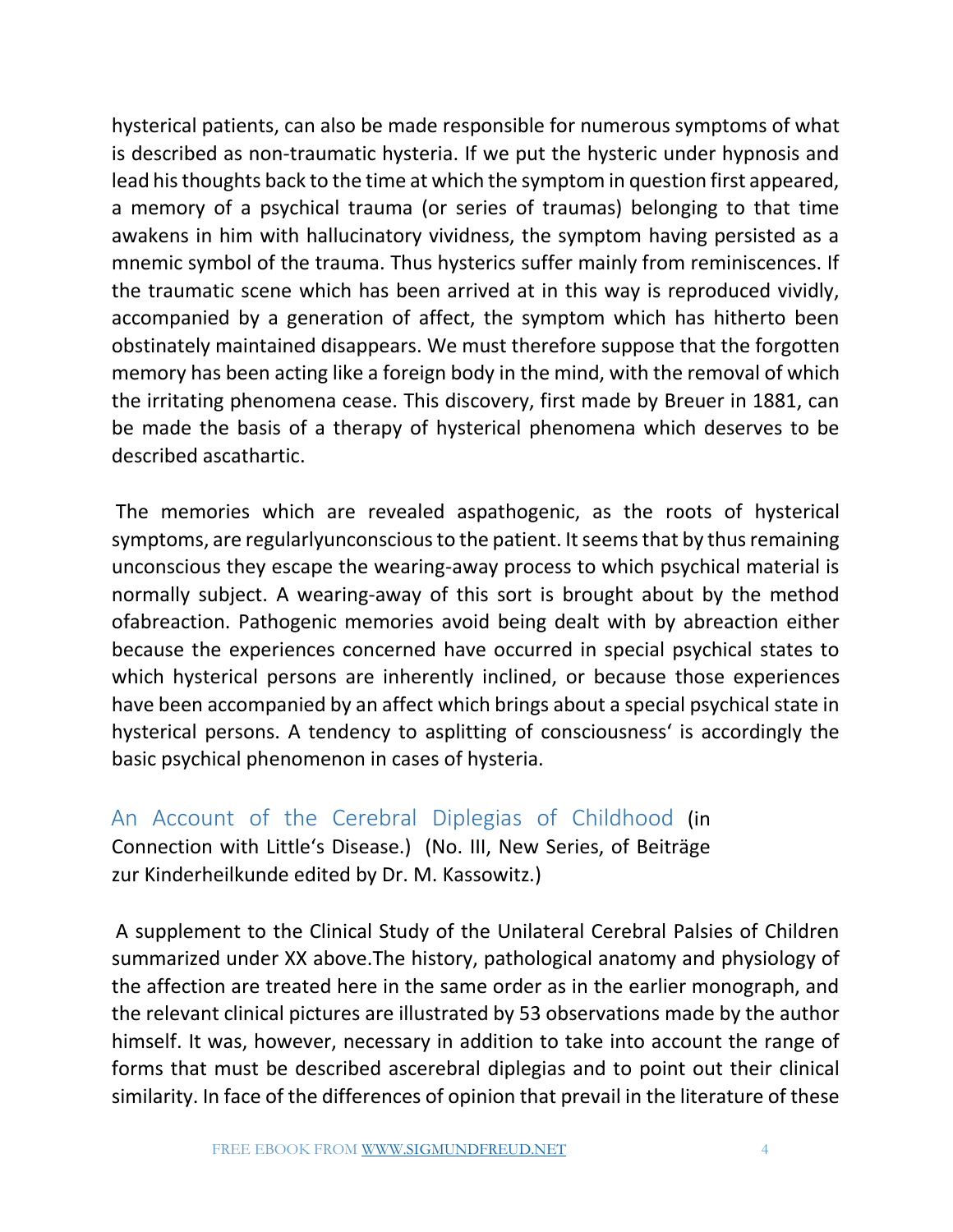disorders, the author has adopted the standpoint of an earlier authority, Little, and has thus arrived at the erection of four principal types, which are described as general spasticity, paraplegic spasticity, general chorea and bilateral athetosis, and bilateral spastic hemiplegia (spastic diplegia).

General spasticity includes the forms which are usually referred to asLittle's disease'. Paraplegic spasticity is the name given to what was earlier regarded as a spinal affection, tabes spastica infantilis. The spastic diplegias correspond most easily to a doubling of unilateral cerebral palsies, but are characterized by a superfluity of symptoms which finds its explanation in the bilateral nature of the cerebral affection. The justification for including general chorea and bilateral athetosis among these types is provided by numerous characteristics of the clinical picture and by the existence of many mixed and transitional forms which link all these types together.

A discussion follows of the relations of these clinical types to the aetiological factors which are here assumed to be operative and to the insufficient number of post-mortem findings that have been reported. The following conclusions are reached:

Cerebral diplegias can be divided according to their origin into (a) those congenitally determined, (b) those arising at the time of birth and (c) those acquired after birth. But it is extremely rarely that this distinction can be drawn from the clinical peculiarities of the case, and not always possible from the anamnesis. All the aetiological factors of the diplegias are enumerated: prenatal (trauma, illness, or shock affecting the mother, place of the child in the family); operative at the time of birth (the factors stressed by Little, namely premature birth, difficult labour, asphyxia); and after birth (infectious diseases, trauma or shock affecting the child). Convulsions cannot be regarded as causes but only as symptoms of the affection. The aetiological part played by inherited syphilis is recognized as important. There is no exclusive relation between any one of these aetiologies and any one type of cerebral diplegia, but preferential relations are often apparent. The view that cerebral diplegias are affections with a single aetiology is untenable.

The pathological findings in the diplegias are of many kinds, and in general the same as in the hemiplegias; for the most part they are in the nature of end stages,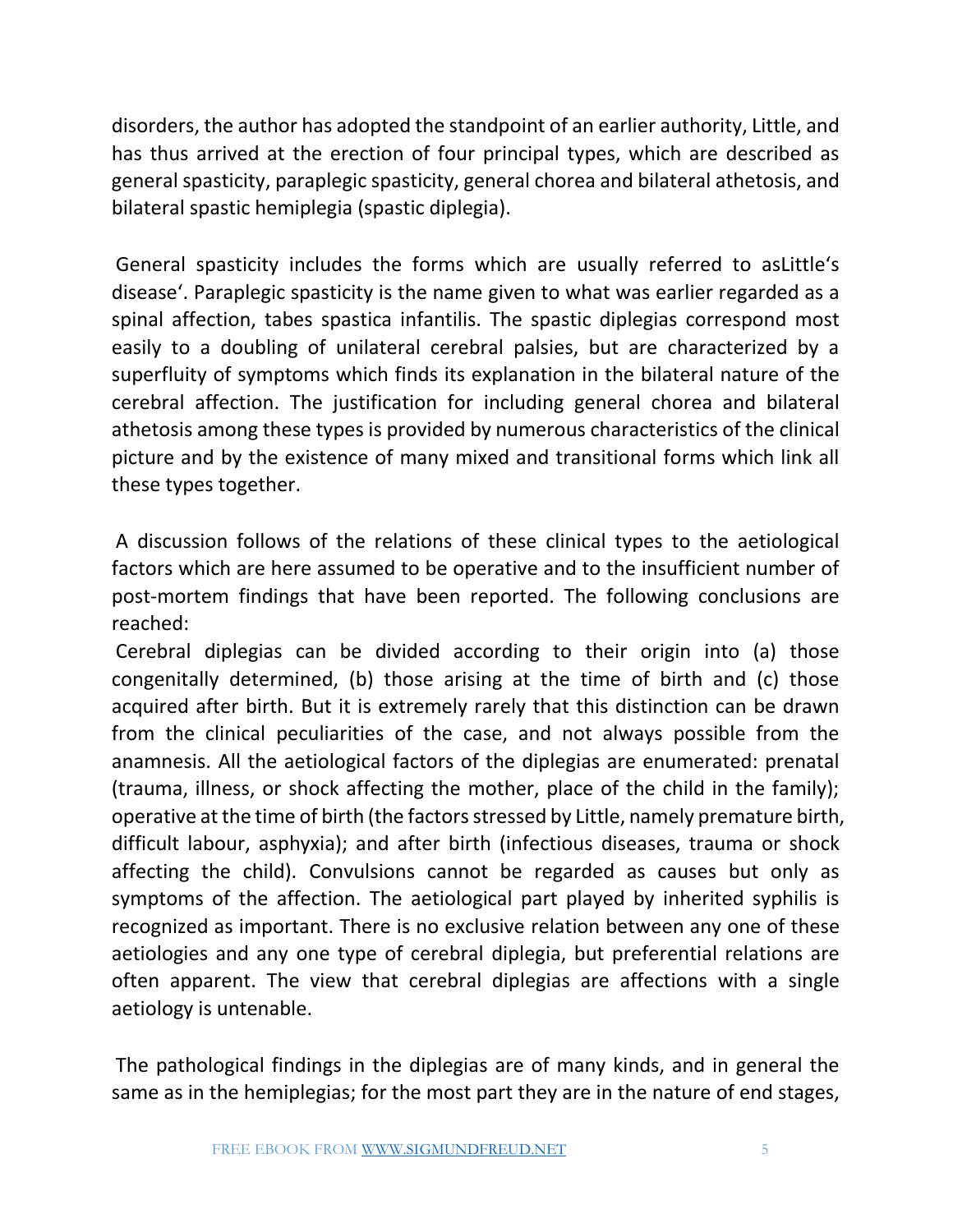from which it is not invariably possible to infer back to the initial lesions. They do not as a rule allow of a decision as to the aetiological category to which a case is to be referred. Nor is it usually possible to deduce the clinical picture from the postmortem findings; so that the assumption that there are intimate and exclusive relations between clinical types and anatomical changes must also be rejected.

The pathological physiology of cerebral diplegias has an essential connection with the two characteristics by which both general and paraplegic spasticity are distinguished from other manifestations of organic disease of the cerebrum. For in both these clinical forms contracture predominates over paralysis and the lower extremities are affected more severely than the upper ones. The discussion in this paper reaches the conclusion that the more intense affection of the lower extremities in general and paraplegic spasticity must be connected with the localization of the lesion (meningeal haemorrhage along the median fissure) and the preponderance of contracture with the superficiality of the lesion. The strabismus of diplegic children, which is particularly common in paraplegic spasticity and where premature birth is the aetiology, is traceable to the retinal haemorrhages in new-born children described by Königstein.

A special section directs attention to the numerous instances of the familial and hereditary occurrence of children's diseases which show a clinical affinity with cerebral diplegias.

# <span id="page-6-0"></span>On familial forms of cerebral diplegias.

An observation of two brothers, one six and a half and the other five years old, whose parents were blood relations, and who present a complicated clinical picture which has gradually developed, in the one case since birth and in the other since the second year. The symptoms of this familial disorder (lateral nystagmus, atrophy of the optic nerve, alternating convergent strabismus, monotonous and, as it were, scanning speech, intention tremor of the arms, spastic weakness of the legs, accompanied by high intelligence) give grounds for constructing a new affection which is to be regarded as a spastic counterpart to Friedreich's disease. Emphasis is laid on the far-reaching similarity of these cases to those described as multiple sclerosis by Pelizaeus in 1885.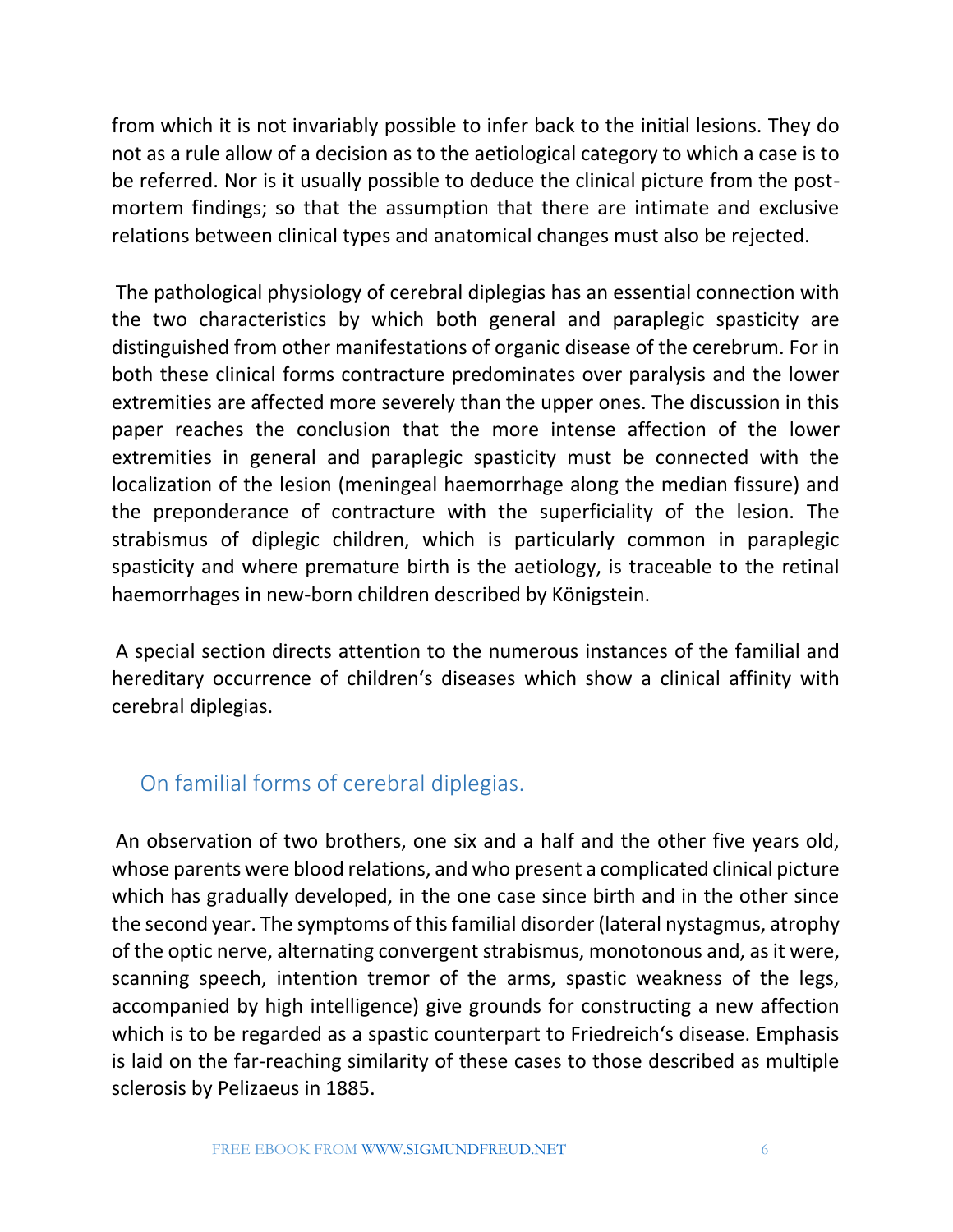# <span id="page-7-0"></span>The cerebral diplegias of children.

A summary of the findings in the monograph abstracted above.

Some points for a comparative study of organic and hysterical motor paralyses.'

A comparison between organic and hysterical paralyses made under the influence of Charcot in order to arrive at a line of approach to the nature of hysteria. Organic paralysis is either periphero-spinal or cerebral. On the basis of discussions in my critical study on the aphasias, the former is described as projection paralysis and is paralysis en détail, and the latter is described as representation paralysis and is paralysis en masse. Hysteria imitates only the latter category of paralyses but has freedom to specialize which makes it resemble projection paralysis; it can dissociate the areas of paralysis which regularly occur in cerebral affections. Hysterical paralysis has a tendency to excessive development; it can be extremely in tense and yet strictly confined to a small area, while cortical paralysis regularly increases its extent with an increase in its intensity. Sensibility behaves in a directly contrary manner in the two kinds of paralysis.

The special characteristics of cortical paralysis are determined by the peculiarities of cerebral structure, and allow us to infer back to the anatomy of the brain. Hysterical paralysis on the contrary behaves as though there were no such thing as cerebral anatomy. Hysteria knows nothing of the anatomy of the brain. The alteration which underlies hysterical paralysis can have no resemblance to organic lesions but must be looked for in the conditions governing the accessibility of some particular circle of ideas.

<span id="page-7-1"></span>The neuro-psychoses of defense: an attempt at a psychological theory of acquired hysteria, of many phobias and obsessions and of certain hallucinatory psychoses.